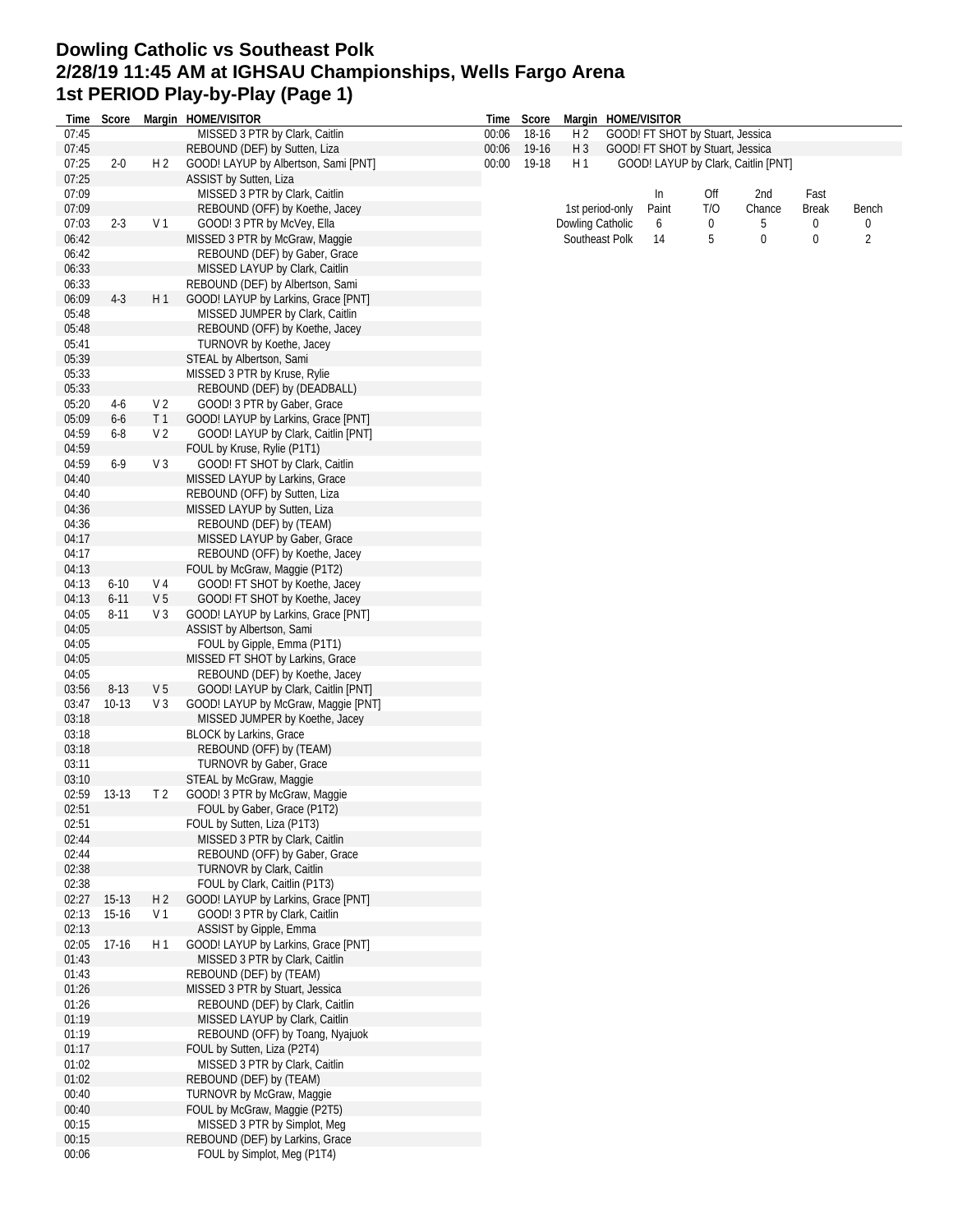## **Dowling Catholic vs Southeast Polk 2/28/19 11:45 AM at IGHSAU Championships, Wells Fargo Arena 2nd PERIOD Play-by-Play (Page 1)**

|                |                  |                       | Time Score Margin HOME/VISITOR                                       |       | Time Score              |                  |  | Margin HOME/VISITOR            |     |                                    |              |       |  |
|----------------|------------------|-----------------------|----------------------------------------------------------------------|-------|-------------------------|------------------|--|--------------------------------|-----|------------------------------------|--------------|-------|--|
| 07:40          |                  |                       | MISSED JUMPER by Clark, Caitlin                                      | 00:47 |                         |                  |  | MISSED LAYUP by Clark, Caitlin |     |                                    |              |       |  |
| 07:40          |                  |                       | REBOUND (OFF) by Simplot, Meg                                        | 00:47 |                         |                  |  |                                |     | REBOUND (DEF) by Williams, Kadence |              |       |  |
| 07:09          | 19-21            | V <sub>2</sub>        | GOOD! 3 PTR by McVey, Ella                                           | 00:08 |                         |                  |  | MISSED 3 PTR by Kruse, Rylie   |     |                                    |              |       |  |
| 07:09          |                  |                       | ASSIST by Clark, Caitlin                                             | 00:08 |                         |                  |  |                                |     | REBOUND (DEF) by Koethe, Jacey     |              |       |  |
| 06:54          | $21 - 21$        | T <sub>3</sub>        | GOOD! JUMPER by Larkins, Grace                                       | 00:03 |                         |                  |  | TURNOVR by Koethe, Jacey       |     |                                    |              |       |  |
| 06:41          |                  |                       | MISSED LAYUP by Koethe, Jacey                                        | 00:01 |                         |                  |  | STEAL by Williams, Kadence     |     |                                    |              |       |  |
| 06:41          |                  |                       | REBOUND (OFF) by (TEAM)                                              | 00:00 |                         |                  |  |                                |     | MISSED 3 PTR by Williams, Kadence  |              |       |  |
| 06:31<br>06:31 |                  |                       | MISSED 3 PTR by McVey, Ella                                          | 00:00 | REBOUND (DEF) by (TEAM) |                  |  |                                |     |                                    |              |       |  |
| 06:26          | $21 - 23$        | V <sub>2</sub>        | REBOUND (OFF) by Gipple, Emma<br>GOOD! LAYUP by Gipple, Emma [PNT]   |       |                         |                  |  | In                             | Off | 2nd                                | Fast         |       |  |
| 06:17          |                  |                       | TURNOVR by Stuart, Jessica                                           |       |                         | 2nd period-only  |  | Paint                          | T/O | Chance                             | <b>Break</b> | Bench |  |
| 06:00          |                  |                       | MISSED LAYUP by Gipple, Emma                                         |       |                         | Dowling Catholic |  | 4                              | 0   | 9                                  | 0            | 4     |  |
| 06:00          |                  |                       | REBOUND (OFF) by (TEAM)                                              |       |                         | Southeast Polk   |  | 2                              | 0   | $\overline{2}$                     | 0            | 8     |  |
| 05:48          |                  |                       | MISSED 3 PTR by Clark, Caitlin                                       |       |                         |                  |  |                                |     |                                    |              |       |  |
| 05:48          |                  |                       | REBOUND (DEF) by Stuart, Jessica                                     |       |                         |                  |  |                                |     |                                    |              |       |  |
| 05:24          | 24-23            | H <sub>1</sub>        | GOOD! 3 PTR by Stuart, Jessica                                       |       |                         |                  |  |                                |     |                                    |              |       |  |
| 05:24          |                  |                       | <b>ASSIST by Larkins, Grace</b>                                      |       |                         |                  |  |                                |     |                                    |              |       |  |
| 05:00          |                  |                       | MISSED JUMPER by Clark, Caitlin                                      |       |                         |                  |  |                                |     |                                    |              |       |  |
| 05:00          |                  |                       | REBOUND (DEF) by Stuart, Jessica                                     |       |                         |                  |  |                                |     |                                    |              |       |  |
| 04:59          |                  |                       | FOUL by Koethe, Jacey (P1T5)                                         |       |                         |                  |  |                                |     |                                    |              |       |  |
| 04:47          | $26 - 23$        | H <sub>3</sub>        | GOOD! LAYUP by Larkins, Grace [PNT]                                  |       |                         |                  |  |                                |     |                                    |              |       |  |
| 04:23          |                  |                       | MISSED 3 PTR by Gaber, Grace                                         |       |                         |                  |  |                                |     |                                    |              |       |  |
| 04:23          |                  |                       | REBOUND (OFF) by Gipple, Emma                                        |       |                         |                  |  |                                |     |                                    |              |       |  |
| 04:20          |                  |                       | MISSED LAYUP by Gipple, Emma                                         |       |                         |                  |  |                                |     |                                    |              |       |  |
| 04:20          |                  |                       | REBOUND (DEF) by Larkins, Grace                                      |       |                         |                  |  |                                |     |                                    |              |       |  |
| 04:14          |                  |                       | MISSED LAYUP by Albertson, Sami                                      |       |                         |                  |  |                                |     |                                    |              |       |  |
| 04:14          |                  |                       | REBOUND (OFF) by Stuart, Jessica                                     |       |                         |                  |  |                                |     |                                    |              |       |  |
| 04:14<br>04:14 |                  |                       | FOUL by McVey, Ella (P1T6)                                           |       |                         |                  |  |                                |     |                                    |              |       |  |
| 04:14          | $27-23$<br>28-23 | H 4<br>H <sub>5</sub> | GOOD! FT SHOT by Stuart, Jessica<br>GOOD! FT SHOT by Stuart, Jessica |       |                         |                  |  |                                |     |                                    |              |       |  |
| 04:00          |                  |                       | MISSED 3 PTR by Gaber, Grace                                         |       |                         |                  |  |                                |     |                                    |              |       |  |
| 04:00          |                  |                       | REBOUND (DEF) by (TEAM)                                              |       |                         |                  |  |                                |     |                                    |              |       |  |
| 03:42          | $31-23$          | H 8                   | GOOD! 3 PTR by Williams, Kadence                                     |       |                         |                  |  |                                |     |                                    |              |       |  |
| 03:42          |                  |                       | ASSIST by Larkins, Grace                                             |       |                         |                  |  |                                |     |                                    |              |       |  |
| 03:20          |                  |                       | MISSED LAYUP by Clark, Caitlin                                       |       |                         |                  |  |                                |     |                                    |              |       |  |
| 03:20          |                  |                       | REBOUND (OFF) by Toang, Nyajuok                                      |       |                         |                  |  |                                |     |                                    |              |       |  |
| 03:17          | $31 - 25$        | H 6                   | GOOD! LAYUP by Toang, Nyajuok [PNT]                                  |       |                         |                  |  |                                |     |                                    |              |       |  |
| 03:08          |                  |                       | MISSED LAYUP by Larkins, Grace                                       |       |                         |                  |  |                                |     |                                    |              |       |  |
| 03:08          |                  |                       | REBOUND (DEF) by Gaber, Grace                                        |       |                         |                  |  |                                |     |                                    |              |       |  |
| 02:58          | $31 - 27$        | H4                    | GOOD! JUMPER by Clark, Caitlin                                       |       |                         |                  |  |                                |     |                                    |              |       |  |
| 02:49          |                  |                       | MISSED 3 PTR by Larkins, Grace                                       |       |                         |                  |  |                                |     |                                    |              |       |  |
| 02:49          |                  |                       | REBOUND (OFF) by Larkins, Grace                                      |       |                         |                  |  |                                |     |                                    |              |       |  |
| 02:37          |                  |                       | MISSED JUMPER by Larkins, Grace                                      |       |                         |                  |  |                                |     |                                    |              |       |  |
| 02:37          |                  |                       | REBOUND (DEF) by McVey, Ella                                         |       |                         |                  |  |                                |     |                                    |              |       |  |
| 02:25          |                  |                       | MISSED LAYUP by Gaber, Grace                                         |       |                         |                  |  |                                |     |                                    |              |       |  |
| 02:25<br>02:24 |                  |                       | REBOUND (OFF) by Toang, Nyajuok                                      |       |                         |                  |  |                                |     |                                    |              |       |  |
|                | 02:24 31-28      | H <sub>3</sub>        | FOUL by Larkins, Grace (P1T6)<br>GOOD! FT SHOT by Toang, Nyajuok     |       |                         |                  |  |                                |     |                                    |              |       |  |
| 02:24          | $31-29$          | H 2                   | GOOD! FT SHOT by Toang, Nyajuok                                      |       |                         |                  |  |                                |     |                                    |              |       |  |
| 02:24          |                  |                       | TIMEOUT TEAM                                                         |       |                         |                  |  |                                |     |                                    |              |       |  |
| 02:14          |                  |                       | MISSED 3 PTR by Williams, Kadence                                    |       |                         |                  |  |                                |     |                                    |              |       |  |
| 02:14          |                  |                       | REBOUND (DEF) by Clark, Caitlin                                      |       |                         |                  |  |                                |     |                                    |              |       |  |
| 02:05          |                  |                       | MISSED JUMPER by Koethe, Jacey                                       |       |                         |                  |  |                                |     |                                    |              |       |  |
| 02:05          |                  |                       | REBOUND (DEF) by (TEAM)                                              |       |                         |                  |  |                                |     |                                    |              |       |  |
| 01:35          |                  |                       | MISSED 3 PTR by Kruse, Rylie                                         |       |                         |                  |  |                                |     |                                    |              |       |  |
| 01:35          |                  |                       | REBOUND (OFF) by Stuart, Jessica                                     |       |                         |                  |  |                                |     |                                    |              |       |  |
| 01:32          |                  |                       | MISSED LAYUP by Stuart, Jessica                                      |       |                         |                  |  |                                |     |                                    |              |       |  |
| 01:32          |                  |                       | REBOUND (DEF) by Koethe, Jacey                                       |       |                         |                  |  |                                |     |                                    |              |       |  |
| 01:24          | $31 - 32$        | V <sub>1</sub>        | GOOD! 3 PTR by Clark, Caitlin                                        |       |                         |                  |  |                                |     |                                    |              |       |  |
| 01:12          |                  |                       | MISSED LAYUP by Larkins, Grace                                       |       |                         |                  |  |                                |     |                                    |              |       |  |
| 01:12          |                  |                       | REBOUND (DEF) by Clark, Caitlin                                      |       |                         |                  |  |                                |     |                                    |              |       |  |
| 01:05          |                  |                       | MISSED LAYUP by Koethe, Jacey<br><b>BLOCK by Kruse, Rylie</b>        |       |                         |                  |  |                                |     |                                    |              |       |  |
| 01:05<br>01:03 |                  |                       | REBOUND (DEF) by Kruse, Rylie                                        |       |                         |                  |  |                                |     |                                    |              |       |  |
| 00:57          |                  |                       | MISSED 3 PTR by Larkins, Grace                                       |       |                         |                  |  |                                |     |                                    |              |       |  |
| 00:57          |                  |                       | REBOUND (DEF) by Clark, Caitlin                                      |       |                         |                  |  |                                |     |                                    |              |       |  |
| 00:49          |                  |                       | MISSED LAYUP by Clark, Caitlin                                       |       |                         |                  |  |                                |     |                                    |              |       |  |
| 00:49          |                  |                       | REBOUND (OFF) by Clark, Caitlin                                      |       |                         |                  |  |                                |     |                                    |              |       |  |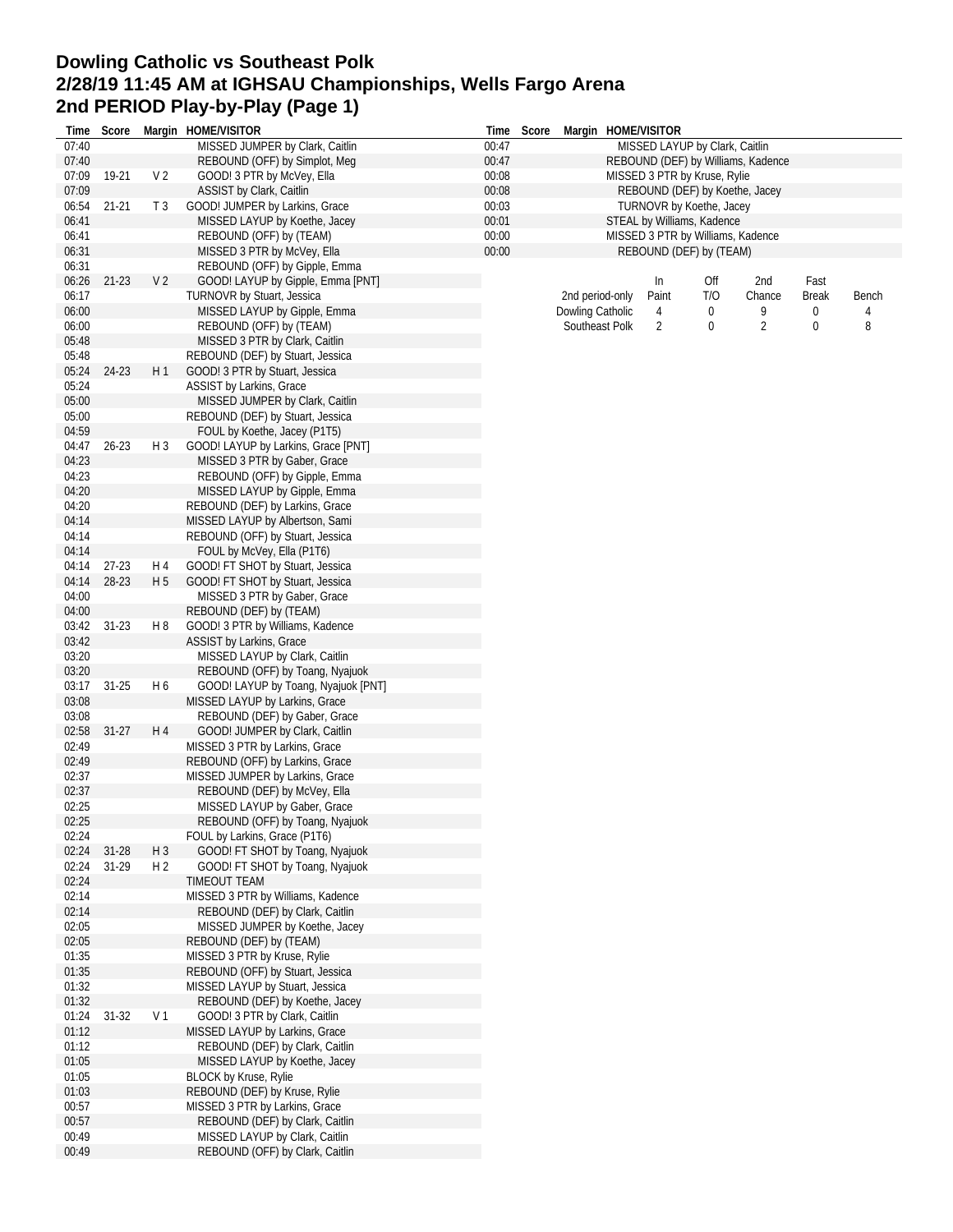## **Dowling Catholic vs Southeast Polk 2/28/19 11:45 AM at IGHSAU Championships, Wells Fargo Arena 3rd PERIOD Play-by-Play (Page 1)**

| Time  | Score     |                | Margin HOME/VISITOR                 | Time | Score | Margin HOME/VISITOR |                |     |        |              |       |
|-------|-----------|----------------|-------------------------------------|------|-------|---------------------|----------------|-----|--------|--------------|-------|
| 07:42 | 33-32     | H <sub>1</sub> | GOOD! LAYUP by Larkins, Grace [PNT] |      |       |                     |                |     |        |              |       |
| 07:23 |           |                | <b>TURNOVR by Gaber, Grace</b>      |      |       |                     | In             | Off | 2nd    | Fast         |       |
| 07:05 |           |                | MISSED LAYUP by Kruse, Rylie        |      |       | 3rd period-only     | Paint          | T/O | Chance | <b>Break</b> | Bench |
| 07:05 |           |                | REBOUND (OFF) by Larkins, Grace     |      |       | Dowling Catholic    | 2              | 3   | 0      | 0            | 0     |
| 07:01 |           |                | MISSED LAYUP by Larkins, Grace      |      |       | Southeast Polk      | $\overline{4}$ | 9   | 0      | 0            | 6     |
| 07:01 |           |                | REBOUND (DEF) by Koethe, Jacey      |      |       |                     |                |     |        |              |       |
| 06:52 | 33-34     | V <sub>1</sub> | GOOD! LAYUP by Clark, Caitlin [PNT] |      |       |                     |                |     |        |              |       |
| 06:42 |           |                | MISSED 3 PTR by Kruse, Rylie        |      |       |                     |                |     |        |              |       |
| 06:42 |           |                | REBOUND (DEF) by Gaber, Grace       |      |       |                     |                |     |        |              |       |
| 06:23 |           |                | MISSED JUMPER by Gipple, Emma       |      |       |                     |                |     |        |              |       |
| 06:23 |           |                | BLOCK by Sutten, Liza               |      |       |                     |                |     |        |              |       |
| 06:21 |           |                | REBOUND (DEF) by (TEAM)             |      |       |                     |                |     |        |              |       |
| 06:04 |           |                | <b>TURNOVR by Larkins, Grace</b>    |      |       |                     |                |     |        |              |       |
| 06:03 |           |                | STEAL by Koethe, Jacey              |      |       |                     |                |     |        |              |       |
| 05:50 | 33-37     | V <sub>4</sub> | GOOD! 3 PTR by Gaber, Grace         |      |       |                     |                |     |        |              |       |
| 05:50 |           |                | ASSIST by McVey, Ella               |      |       |                     |                |     |        |              |       |
| 05:38 |           |                | MISSED JUMPER by McGraw, Maggie     |      |       |                     |                |     |        |              |       |
| 05:38 |           |                |                                     |      |       |                     |                |     |        |              |       |
|       |           |                | REBOUND (DEF) by (TEAM)             |      |       |                     |                |     |        |              |       |
| 05:23 | 33-40     | V 7            | GOOD! 3 PTR by Clark, Caitlin       |      |       |                     |                |     |        |              |       |
| 05:10 | $36 - 40$ | V <sub>4</sub> | GOOD! 3 PTR by Sutten, Liza         |      |       |                     |                |     |        |              |       |
| 05:10 |           |                | ASSIST by Larkins, Grace            |      |       |                     |                |     |        |              |       |
| 05:03 | $36 - 43$ | V <sub>7</sub> | GOOD! 3 PTR by Clark, Caitlin       |      |       |                     |                |     |        |              |       |
| 04:47 |           |                | <b>TURNOVR by Larkins, Grace</b>    |      |       |                     |                |     |        |              |       |
| 04:47 |           |                | STEAL by McVey, Ella                |      |       |                     |                |     |        |              |       |
| 04:47 |           |                | TIMEOUT TEAM                        |      |       |                     |                |     |        |              |       |
| 04:22 |           |                | MISSED JUMPER by Gipple, Emma       |      |       |                     |                |     |        |              |       |
| 04:22 |           |                | REBOUND (DEF) by McGraw, Maggie     |      |       |                     |                |     |        |              |       |
| 04:10 |           |                | MISSED LAYUP by McGraw, Maggie      |      |       |                     |                |     |        |              |       |
| 04:10 |           |                | REBOUND (DEF) by Clark, Caitlin     |      |       |                     |                |     |        |              |       |
| 04:05 |           |                | TURNOVR by Clark, Caitlin           |      |       |                     |                |     |        |              |       |
| 03:52 | 39-43     | V 4            | GOOD! 3 PTR by Stuart, Jessica      |      |       |                     |                |     |        |              |       |
| 03:52 |           |                | ASSIST by Sutten, Liza              |      |       |                     |                |     |        |              |       |
| 03:41 |           |                | MISSED 3 PTR by Clark, Caitlin      |      |       |                     |                |     |        |              |       |
| 03:41 |           |                | REBOUND (DEF) by McGraw, Maggie     |      |       |                     |                |     |        |              |       |
| 03:27 |           |                | TURNOVR by McGraw, Maggie           |      |       |                     |                |     |        |              |       |
| 03:26 |           |                | STEAL by McVey, Ella                |      |       |                     |                |     |        |              |       |
| 03:23 |           |                | TURNOVR by Clark, Caitlin           |      |       |                     |                |     |        |              |       |
| 03:22 |           |                | STEAL by Stuart, Jessica            |      |       |                     |                |     |        |              |       |
| 03:19 | 41-43     | V 2            | GOOD! LAYUP by Sutten, Liza [PNT]   |      |       |                     |                |     |        |              |       |
| 03:19 |           |                | ASSIST by McGraw, Maggie            |      |       |                     |                |     |        |              |       |
| 03:19 |           |                | FOUL by Toang, Nyajuok (P1T1)       |      |       |                     |                |     |        |              |       |
| 03:19 | 42-43     | V <sub>1</sub> | GOOD! FT SHOT by Sutten, Liza       |      |       |                     |                |     |        |              |       |
| 02:59 |           |                | TURNOVR by Gipple, Emma             |      |       |                     |                |     |        |              |       |
| 02:58 |           |                | STEAL by Kruse, Rylie               |      |       |                     |                |     |        |              |       |
| 02:48 |           |                | MISSED 3 PTR by Sutten, Liza        |      |       |                     |                |     |        |              |       |
| 02:48 |           |                | REBOUND (DEF) by Clark, Caitlin     |      |       |                     |                |     |        |              |       |
| 02:37 | 42-45     | V <sub>3</sub> | GOOD! JUMPER by Clark, Caitlin      |      |       |                     |                |     |        |              |       |
| 02:37 |           |                | FOUL by Larkins, Grace (P2T1)       |      |       |                     |                |     |        |              |       |
| 02:37 | 42-46     | V 4            | GOOD! FT SHOT by Clark, Caitlin     |      |       |                     |                |     |        |              |       |
| 02:19 |           |                | MISSED JUMPER by Larkins, Grace     |      |       |                     |                |     |        |              |       |
| 02:19 |           |                | REBOUND (OFF) by Williams, Kadence  |      |       |                     |                |     |        |              |       |
|       |           |                | MISSED 3 PTR by Kruse, Rylie        |      |       |                     |                |     |        |              |       |
| 02:06 |           |                |                                     |      |       |                     |                |     |        |              |       |
| 02:06 |           |                | REBOUND (DEF) by Gaber, Grace       |      |       |                     |                |     |        |              |       |
| 01:52 | 42-49     | V 7            | GOOD! 3 PTR by Gaber, Grace         |      |       |                     |                |     |        |              |       |
| 01:52 |           |                | ASSIST by Clark, Caitlin            |      |       |                     |                |     |        |              |       |
| 01:39 |           |                | FOUL by Toang, Nyajuok (P2T2)       |      |       |                     |                |     |        |              |       |
| 01:39 | 43-49     | V6             | GOOD! FT SHOT by McGraw, Maggie     |      |       |                     |                |     |        |              |       |
| 01:39 | 44-49     | V 5            | GOOD! FT SHOT by McGraw, Maggie     |      |       |                     |                |     |        |              |       |
| 01:39 |           |                | TIMEOUT TEAM                        |      |       |                     |                |     |        |              |       |
| 01:07 |           |                | TIMEOUT 30sec                       |      |       |                     |                |     |        |              |       |
| 00:55 |           |                | TURNOVR by Gaber, Grace             |      |       |                     |                |     |        |              |       |
| 00:51 |           |                | STEAL by McGraw, Maggie             |      |       |                     |                |     |        |              |       |
| 00:20 | 47-49     | V <sub>2</sub> | GOOD! 3 PTR by Stuart, Jessica      |      |       |                     |                |     |        |              |       |
| 00:20 |           |                | ASSIST by Larkins, Grace            |      |       |                     |                |     |        |              |       |
| 00:03 | 47-52     | V <sub>5</sub> | GOOD! 3 PTR by Clark, Caitlin       |      |       |                     |                |     |        |              |       |